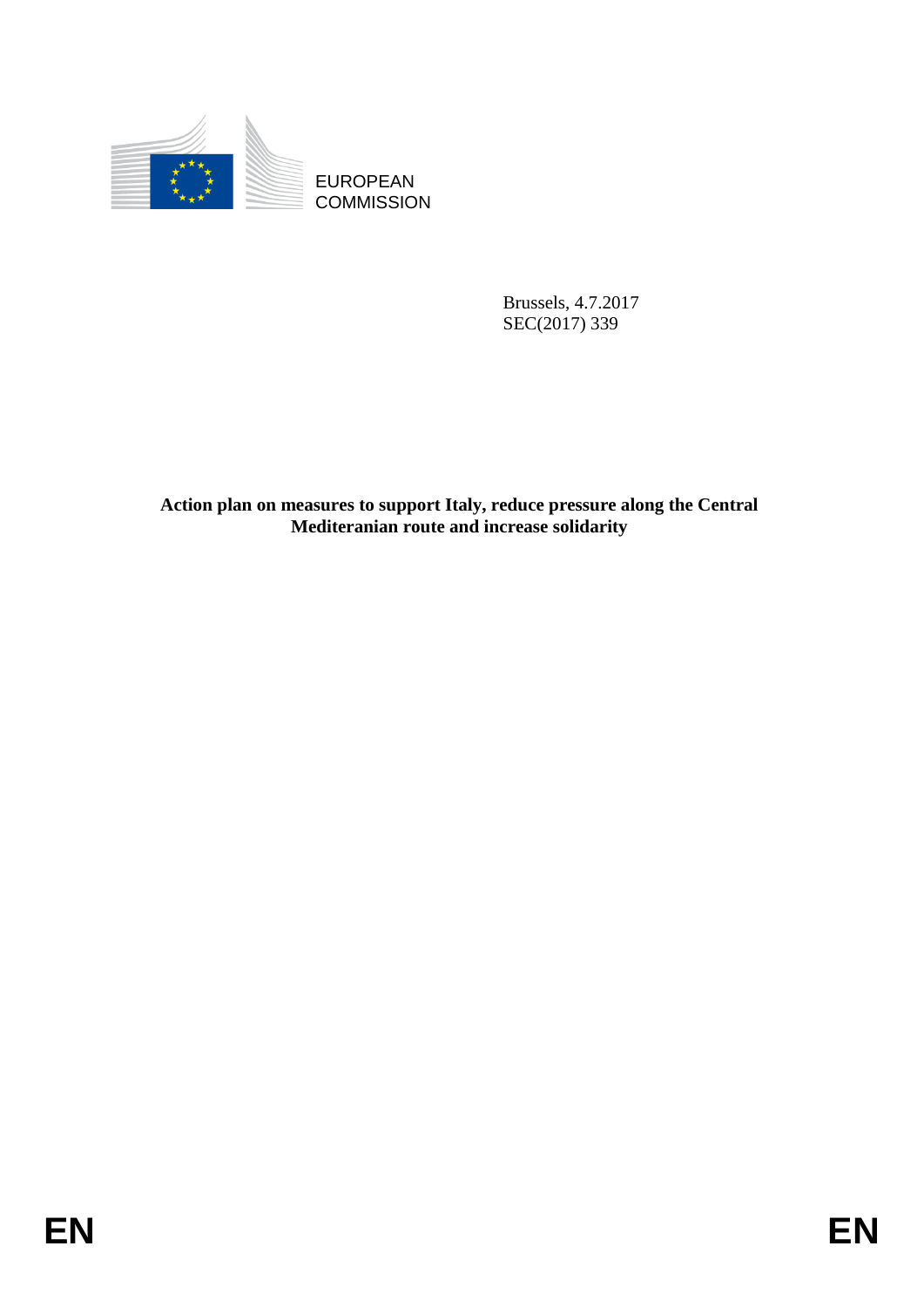## **Action plan on measures to support Italy, reduce pressure along the Central Mediterranean route and increase solidarity**

The loss of life and continuing migratory flows of primarily economic migrants on the Central Mediterranean route is a structural challenge and remains an issue of urgent and serious concern not only for Europe but also the African continent as a whole. On 30 June, the Italian Minister of Interior, Marco Minniti, addressed a letter to the President of the Council of Ministers, the Estonian Interior Minister Andres Anvelt and to the Commissioner for Home Affairs and Migration, Dimitris Avramopoulos, warning that the situation in Italy would soon no longer be sustainable. The issue of migration in the Central Mediterranean will be on the agenda of the informal meeting of the Ministers of Justice and Home Affairs of 6 and 7 July. This is the Commission's contribution for the discussion at that meeting and does not exclude further actions in light of the outcome of the discussions and developments on the ground.

## **I. Measures to reduce migratory pressure along the Central Mediterranean Route and increase solidarity**

- Better coordination of Search and Rescue activities (SAR) in the Central Mediterranean:
	- o Italy should draft, in consultation with the Commission and on the basis of a dialogue with the NGOs, a Code of Conduct for NGOs involved in SAR activities. The Council could possibly endorse such Code of Conduct;
	- o Better cooperation between the Italian Maritime Rescue and Coordination Centre (MRCC) and neighbouring MRCCs where established or other kinds of operational cooperation to ensure timely and effective intervention;
	- o The European Border and Coast Guard Agency to urgently examine Italy's proposals regarding Joint Operation Triton.
	- o North African partners, notably Tunisia, Egypt and Libya, should be encouraged to formally notify their SAR areas and establish MRCCs. To this end, Italy should swiftly implement the ongoing feasibility study of the Italian Coast Guard regarding the Libyan SAR capacity with a view to accelerating the establishment of a fully operational MRCC in Libya as this would allow Libya to take over responsibility for the organisation/coordination of a significantly higher number of SAR operations than is the case today.
	- o Tunisia, Egypt and Algeria should be encouraged to join the Seahorse Mediterranean Network.
- Step up actions to enhance the capacity of the Libyans to control borders:
	- o The ongoing training activities of the Libyan Coast Guard need to be stepped up further and the prioritisation exercise of equipment and maintenance needs to be concluded with the Libyan authorities;
	- o The Board of the EU Trust Fund should adopt by the end of July the project on sea and land border management in Libya prepared by Italy jointly with the Commission, for an amount of EUR 46 million.
- Reinforce actions to reduce migratory pressure on Libya and fight smuggling and human trafficking:
	- o The information exchange between the relevant Common Security and Defence Policy missions and the European Border and Coast Guard and Europol should be enhanced and this explicitly foreseen in the revised mandate;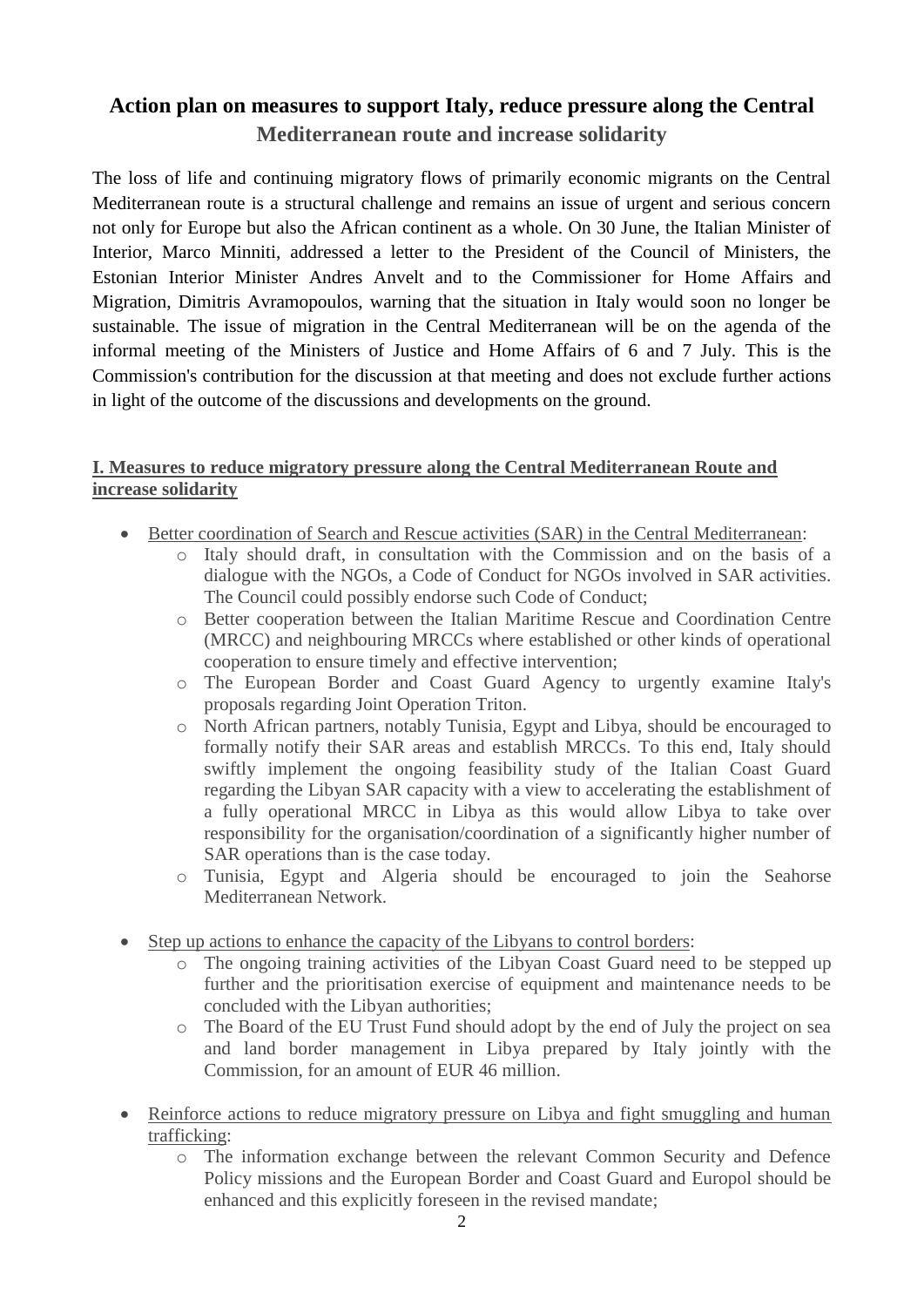- o Assisted Voluntary Returns from Libya and Niger to countries of origin through a joint-initiative with IOM should be accelerated with further funds available, if needed;
- o The Commission will launch a new resettlement pledging exercise in conjunction with the UNHCR starting with those in need of international protection from Libya, Egypt, Niger, Ethiopia and Sudan;
- o The EU and Member States will step up their engagement with Niger and Mali to prevent movements towards Libya;
- o The EU and Member States should work with Libya to significantly and rapidly strengthen border controls at the external borders of Libya (particularly the southern ones) to stem further flows into Libya. This includes enhanced cooperation with G5 Sahel countries and the establishment, with EU financial support of EUR 50 million, of the "Joint Force" decided at the last G5 Summit, which aims at reinstating control at borders in the transit areas of Mali, Burkina Faso and Niger.
- o The EU and Member States should step up implementation of the Partnership Frameworks, including beyond the five current partnership countries, using both positive and negative leverages, notably for the main countries of origin, including the use of visa leverage as appropriate.
- Achieve real progress in the return of irregular migrants
	- o *The EU should:*
		- put in place with the full support of Member States well-functioning EU readmission agreements and practical arrangements with third countries without further delay and using all possible levers and incentives;
		- fully mobilise the capabilities of the Member States as well as the European Border and Coast Guard at the request of Italy to support the returns of irregular migrants, notably through the deployment of European return intervention teams from the available pools and the organisation of return operations, covering both charter and commercial flights.
	- o *Italy should:* 
		- apply expedited return procedures;
		- issue immediately together with the asylum decision return decisions for certain categories of rejected asylum applicants;
		- increase the use of the Assisted Voluntary Returns and Reintegration procedures together with IOM.
- Deliver in full the existing relocation commitments
	- o Member States need to step up relocations from Italy, showing more flexibility in accepting the applicants Italy proposed for relocation, responding more quickly to Italian requests, increasing their pledges and pledging more regularly.
	- o Italy should register as a matter of urgency all Eritreans present in Italy, centralise the relocation procedure to dedicated relocation hubs, and standardise the procedure to enable relocation of unaccompanied minors. Furthermore Italy should remain flexible and agree with certain Member States bilateral arrangements for additional security checks. Italy should facilitate the implementation of the EASO reach-out campaign to identify and register for relocation all potential applicants that arrived in 2016 and 2017 that are still in Italy.
- Member States should urgently provide additional funding for the EU Trust Fund and in particular its North Africa Window to ensure its sustainability for 2018 and beyond, in line with their stated commitments. For its part, the EU mobilised an additional EUR 200 million for 2017, which will soon all be allocated and contracted. The EU is now actively identifying further funding for 2018 from the EU budget.

## **II. Stepping up implementation of EU migration policy with Italy**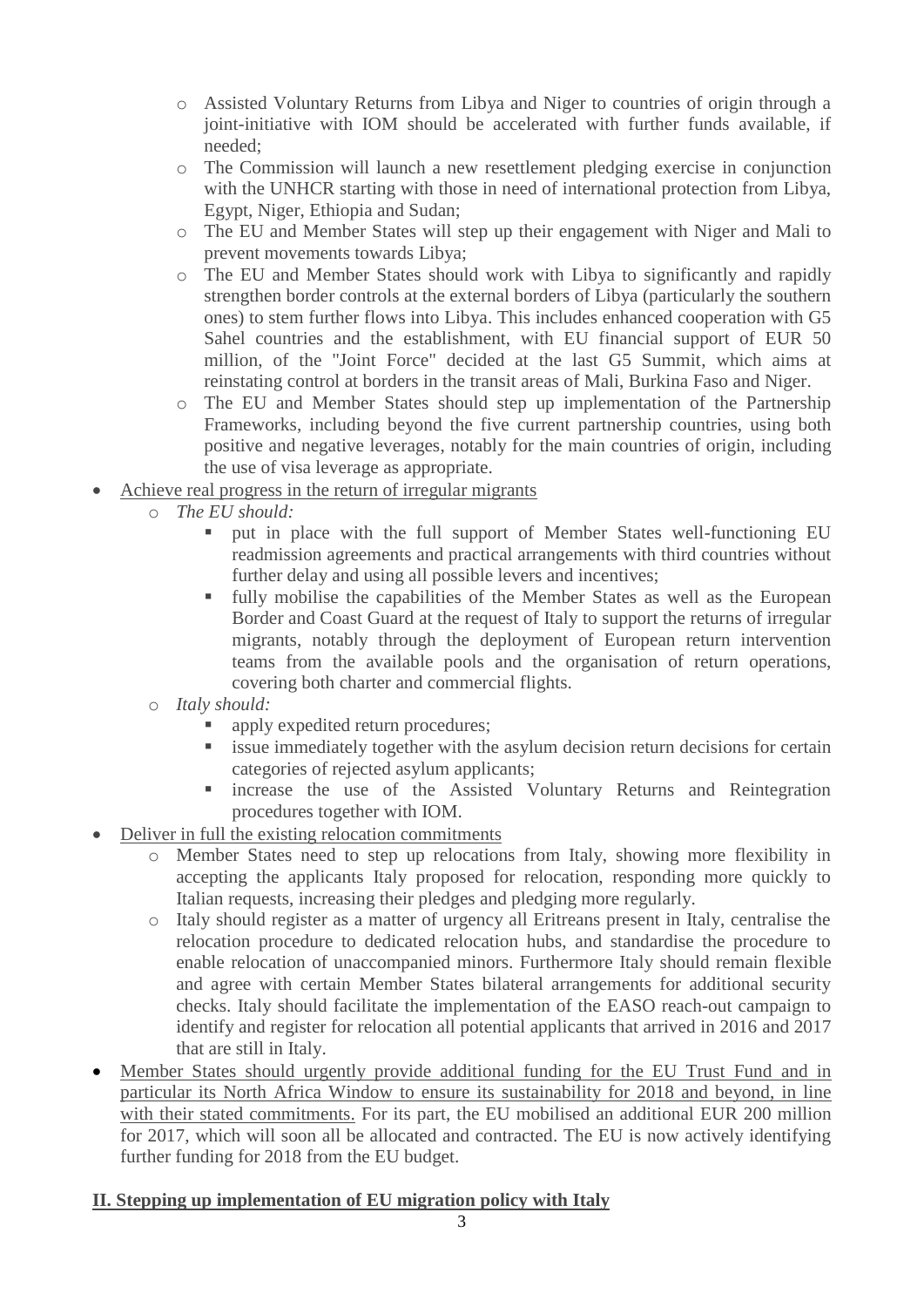In addition to measures to improve the management of flows along the central Mediterranean route, there are actions that can be taken to improve the implementation of EU migration policy in Italy. The recent *Minniti law* has the objective of making the Italian asylum and return system much more effective than today, identifying quickly those in need of protection, while taking actions that can facilitate the swift return of economic migrants who represent the vast majority of migrants arriving to and present in Italy.

- Italy should step-up the full implementation of the *Minniti law, including:*
	- o Substantial increase of existing capacity of stationary hotspots (the current 1,600 places should, at least, be doubled). Additional hotspots capacity, should also facilitate securing 100% identification, registration and fingerprinting of all migrants. This would allow disembarkation, initial screening and channelling via the asylum or return procedure to take place primarily in the hotspots (screening of applicants and channelling). Sufficient terminals for Eurodac, the Visa Information System and the Automated Fingerprint Identification System need to be present in each hotspot.
	- o The overall structural reception capacity needs to be significantly increased.
	- o Detention capacity to be substantially increased to reach urgently at least 3,000 places. In line with the Commission's Recommendation on the implementation of the Return Directive, prolong the current maximum duration of detention by making full use of the period allowed under EU legislation.
	- o Ensure sufficient capacity of judicial authorities and significantly speed up the examination of applications at both first instance and the appeal stage.
- EU to step up funding for migration management in Italy
	- o As a short-term action, an initial additional EUR 35 million could be mobilised immediately to support the implementation of the *Minniti* reforms.
- In addition, Italy should take the following steps
	- o Use rapid procedures, whereby the application is examined while the applicant is kept in closed centres, to prevent migrants absconding and to facilitate the return of those with inadmissible or manifestly unfounded claims.
	- o Make wider use of inadmissibility grounds possible in appropriate cases, notably to declare applications inadmissible based on first country of asylum/ safe third country concepts and make wider use of accelerated procedures, notably when an applicant comes from a 'safe country of origin', or misled the authorities. Give consideration to developing a national list of 'safe countries of origin', prioritising the inclusion of the most common countries-of-origin of migrants arriving in Italy. To give European coverage, Council conclusions identifying safe countries of origin could be beneficial.
	- o Use residence/free movement restrictions and avoid providing travel documents to asylum seekers to prevent secondary movements, except for 'serious humanitarian reasons' where appropriate.
- Further EASO support should be made available for the additional actions, in particular for the use of rapid procedures.

## **III. Towards a sustainable crisis management**

To put the arrangements for handling crisis situations on a firmer footing, it is imperative that the European Parliament and the Council make progress on the negotiations on the Dublin proposal as a matter of urgency. A reformed Dublin system as part of a comprehensive approach, including the